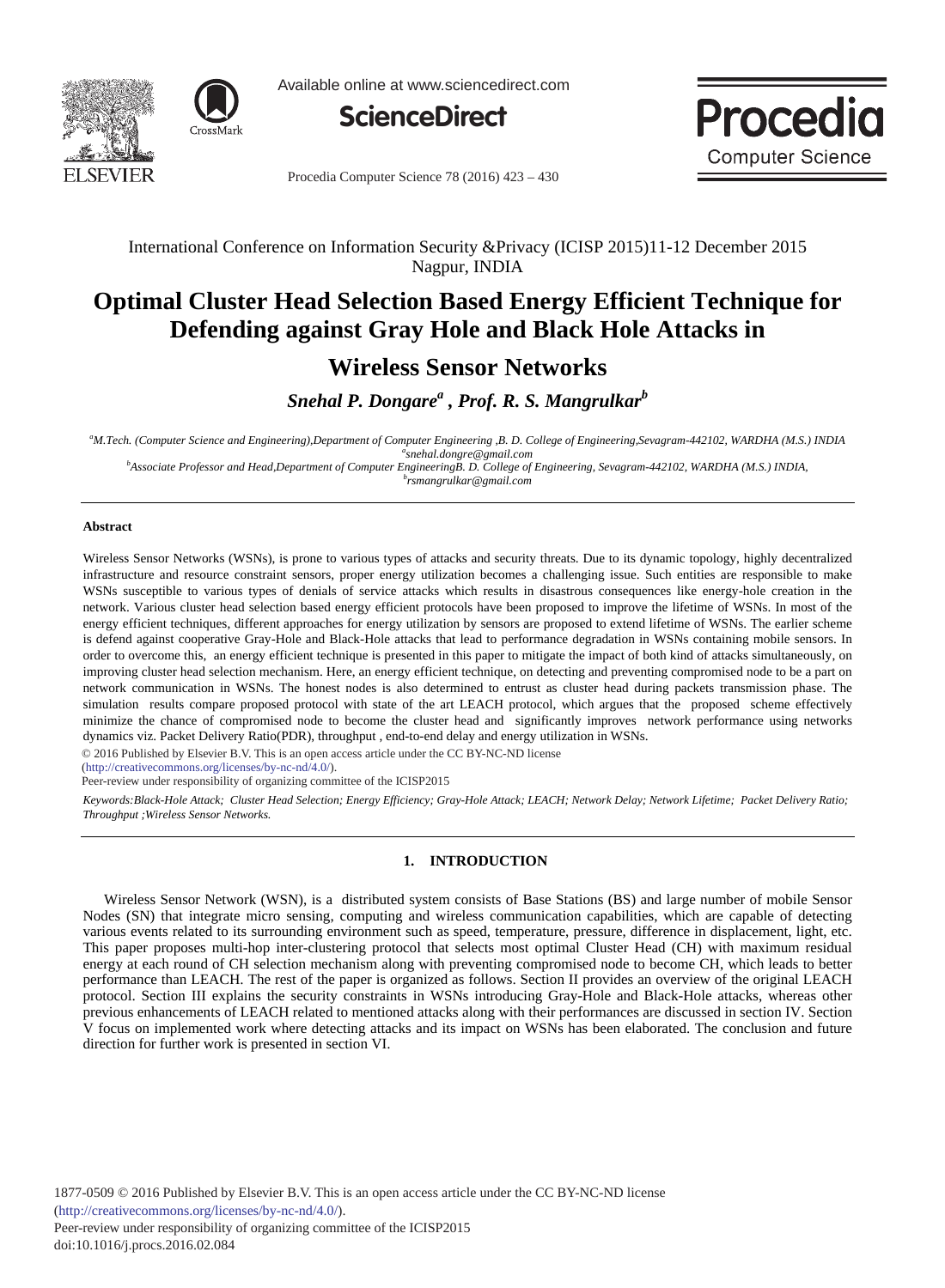#### **2. LEACH PROTOCOL**

LEACH (Low Energy Adaptive Clustering Hierarchy) is a common clustering algorithm that allows dynamic selection of cluster heads for distributing energy utilization among all of the sensor nodes in WSNs. LEACH is divided into number of rounds for selecting cluster heads. LEACH uses one hop inter-clustering to reach the faraway BS which misses the cooperation among cluster heads which is a major drawback of LEACH as more energy is consumed by the sensor nodes that are far away from the BS. Multi-hop inter-clustering algorithm leads to better performance in terms of energy conservation that leads to increase in lifetime of WSNs. At the beginning of each round of CH selection normal node chooses a random number x between 0 to 1 and checks if it is less than a certain threshold value T (n)[20],then it is converted from normal node to CH node, where the threshold function is defined as follows:

$$
T(n) = \begin{cases} \frac{P}{1 - P * (rmod(\frac{1}{P}))}, n \in G \\ 0, & otherwise \end{cases}
$$

W, otherwise<br>where P is the desired percentage of CH which is a predefined value (e.g. P=0.01), r is the current round number, and G is the set of nodes in the last 1/p rounds, that has not been selected as CHs. The main purpose to design and develop an energy efficient technique for WSNs is to improve the network lifetime and to increase the overall performance of network. In order to achieve this goal, many energy efficient techniques are available based on different parameters viz. , to improve CH selection approach, to reduce energy consumption of individual nodes, on improving inter cluster communication mechanism along with an optimal technique of cluster formation, residual energy based approach ,on calculating threshold value to select optimal set of CHs on considering various network topological parameters like average distance between sensor nodes and BS, area of the field and number of sensor nodes deployed over field.LEACH is better than conventional routing protocols as the responsibility of CH is distributed around all the sensor nodes, and also data aggregation by CH from member nodes reduces energy dissipation of the network. But LEACH still ignores the residual energy at each node during the CH selection stage and also the impact of malicious attacks encounter in the WSNs. This ignorance motivates to work on this challenging issue.

#### **3. SECURITY CONSTRAINTS IN WSNS**



**Figure 1. Design Overview of Attacks in WSNs** 

WSNs encounters number of security threaten attacks .A Gray-Hole (Packet Drop) attack or Black-Hole (False Report) attack is a type of denial-of-service attack accomplished by dropping packets. The attack can be accomplished either selectively by dropping packets for a particular specified network destination, a packet drops for every *n* packets or for every *t* seconds, or for randomly selected portion of packets, which is called Gray-Hole attack or in bulk, by dropping all packets. A malicious node may falsely